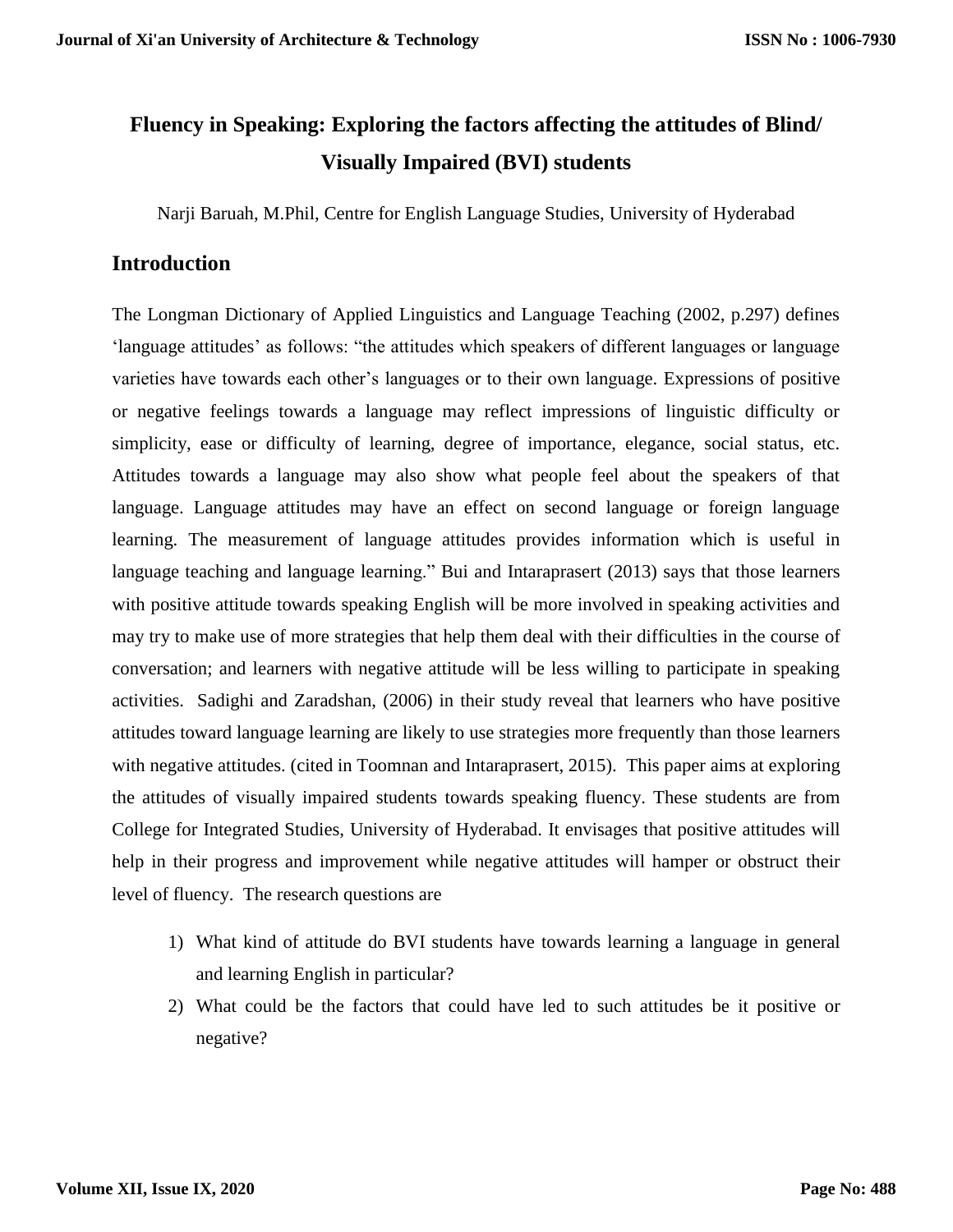# **Methodology of the study**

This study was explorative in nature. A semi structured interview schedule was used to collect the data from the BVI learners. It was collected from the learners studying in the College for Integrated Studies at the University of Hyderabad. The interview schedule includes questions about their educational background, level of their blindness and their attitude towards fluency in speaking English. Interviews were conducted with 10 BVI learners. The data were collected individually by asking about their opinions on speaking fluency.

## **Findings and discussion**

The data collected from the BVI students shows that the following factors influence their attitude towards English language speaking fluency:

#### **Educational institution studied**

BVI students who studied in English medium did not have any problem in speaking English fluently because they have studied in the institute where every subject is dealt in English and students who have studied in their regional language medium institutes pointed out that due to their educational background they are not able to speak fluently. They said that they have studied in the regional medium institutions where they received the instructions or the teaching in regional language rather than English. Even in English class, the teachers did not use English to deliver the instructions. They think that if they would have studied in the English medium institutions where every subject is taught in English then they could have been fluent in English. This opinion or the attitude they have on their educational institution is a limitation to their fluency in English.

#### **Class activities**

BVI students were of the opinion that they do not receive enough attention from the teachers if they study along with sighted students. In most of the classes they remain unrecognized and unnoticed. They feel that if they would have got the required support from the teachers like getting involved in classroom activities they would have been able to enhance their speaking skill. They said that if there was more pair or group classroom activities to improve English speaking, then it would have contributed to the development of their speaking fluency.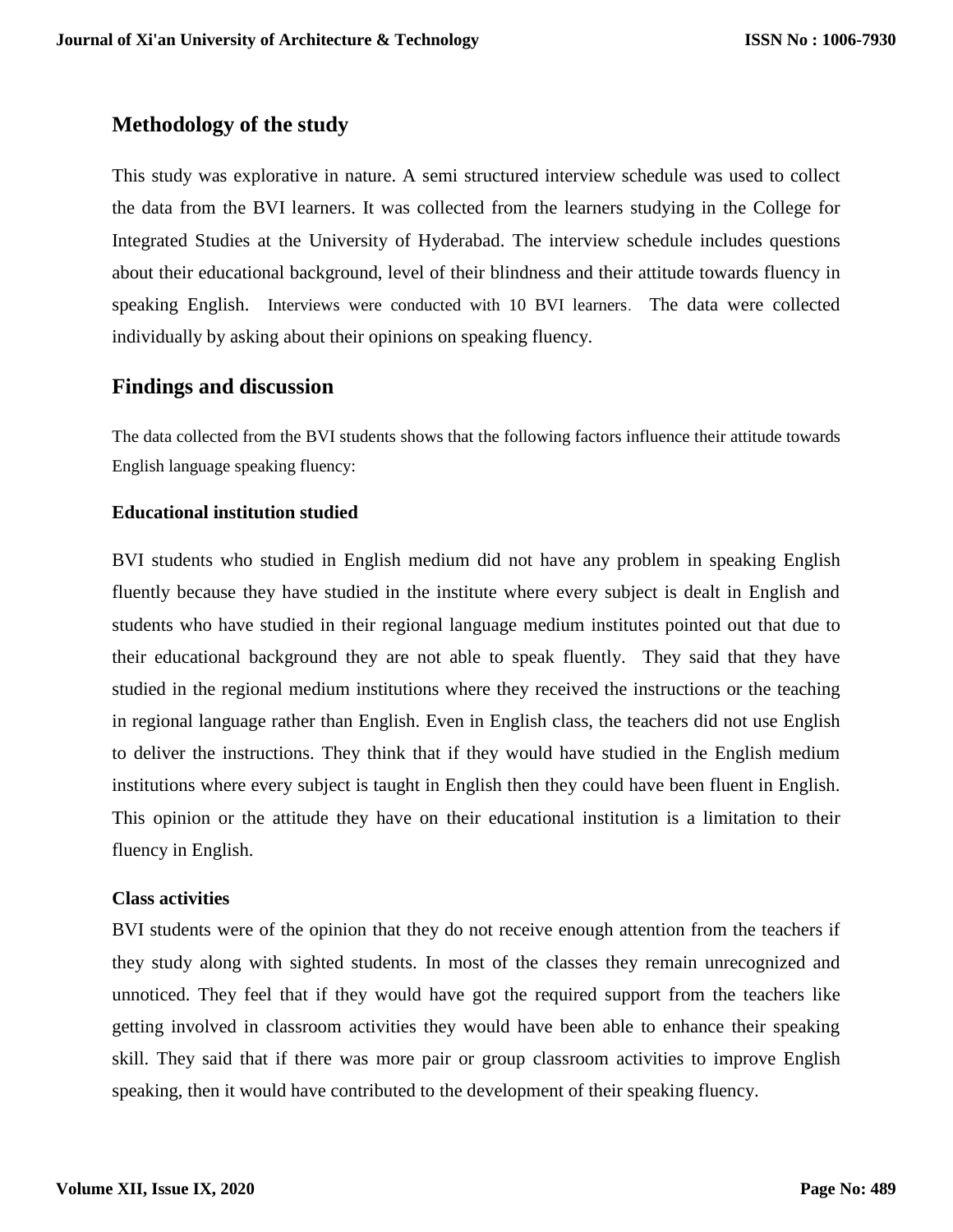#### **Technology**

The students who lack vision completely or to a maximum level use screen readers to listen to the classes and other useful information related to their subjects by using computers. They expressed that they don't have the proper skills and knowledge to use the computers efficiently. This is because they were not given proper training to deal with the same for which it is difficult for them to navigate various websites to get different kinds of information. In addition, they feel that they could have improved vocabulary to speak fluently in English. There were also students who are good at using technology. They said that they are very comfortable in using technology and therefore can access all the information required to improve their fluency in speaking English. These students studied mostly in English medium schools.

#### **Exposure**

It is found that most of the BVI students were friends with those with whom they were comfortable to speak in mother tongue and since they are BVI they had friends who are BVI mostly rather than sighted students. This is one of the reasons for lack of exposure to English. The BVI learners who were fluent in English said that they communicated in mother tongue only with friends who studied in regional medium schools except during classroom presentation or in the presence of teachers in class.

## **Conclusion**

The opinions of the students reveal their attitudes towards fluency in speaking English are influenced by numerous factors. However, it is found that these factors are or may not be applicable only for BVI students but also for the sighted students. These factors that contribute to develop either positive or negative attitudes should be given importance and initiatives should be taken to give opportunities to all learners to develop fluency in speaking. In general, there is also a need for better facilitation of the BVI students to improve their English language fluency.

## **References**

Ahmed, S. (2015). *Attitudes towards English Language Learning among EFL Learners at UMSKAL*, Journal of Education and Practice, 6(18), 6-16.

Bui, Quyen Thi Thuc & Intaraprasert, C. (2013). *The Effects of Attitude towards Speaking English and Exposure to Oral Communication in English on Use of Communication Strategies*